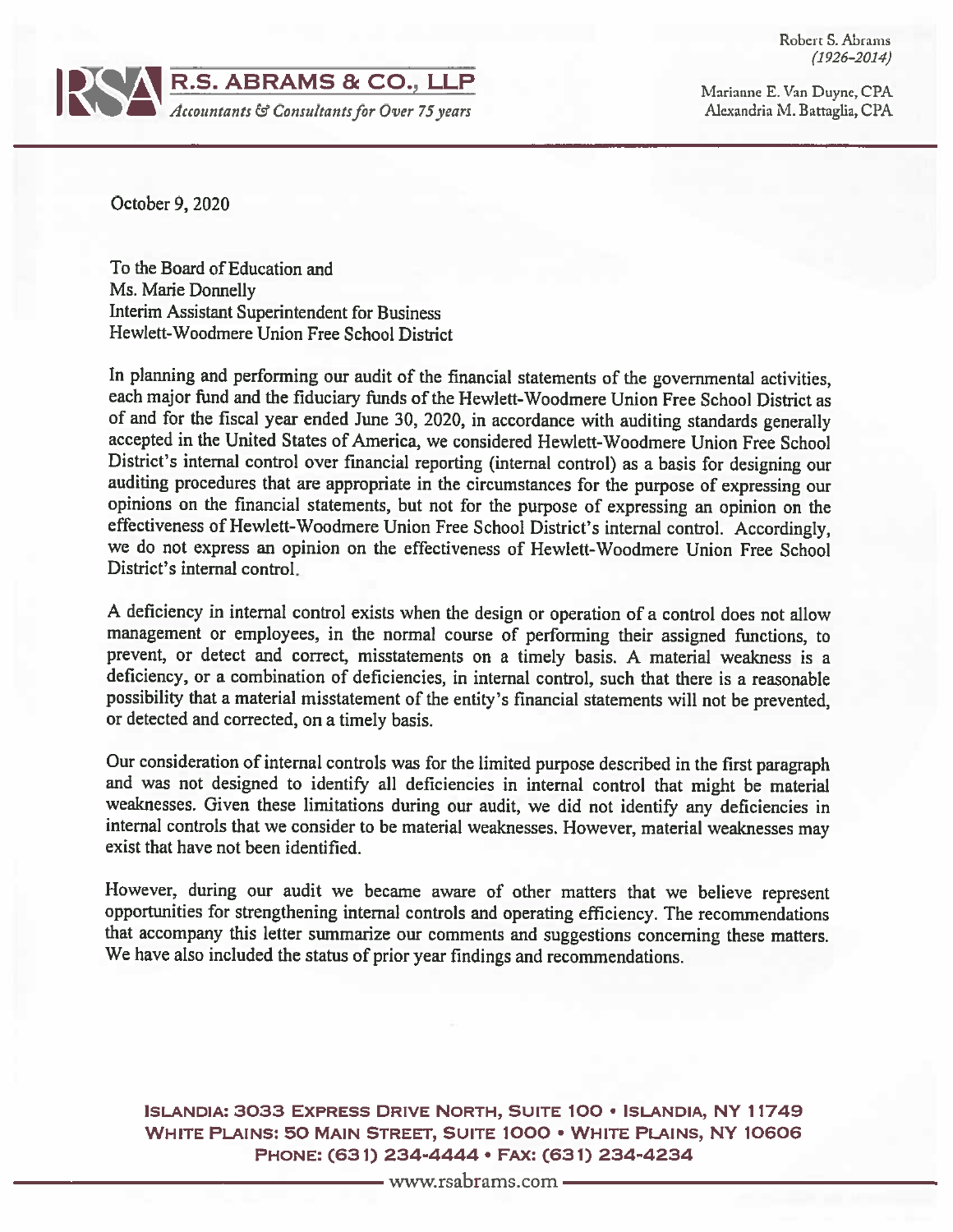# CURRENT YEAR FINDINGS AND RECOMMENDATIONS

### BANK RECONCILIATIONS

During our current year audit, we noted the District was carrying old outstanding checks for more than one year on the monthly bank reconciliations for the general fund checking account. We recommend that all outstanding checks and reconciling items be reviewed on a regular basis and that older items be investigated and removed from the bank reconciliations and the accounting records be adjusted accordingly. It is noted that the District addressed these outstanding checks in July of 2020 once staff returned from the COVID-19 related closure.

\*\*\*

#### DUE TO OTHER GOVERNMENTS

During our current year audit, we noted the District is not properly monitoring payments made against the due to other governments liability account. Our year-end audit required multiple adjusting journal entries to properly apply certain payments made during the year against the current due to other governments liability. We recommend that the District monitor this liability account throughout the year to ensure all associated payments made are recorded against the outstanding liability.

\*\*\*

### SCHOOL LUNCH FUND BALANCE

During our current year audit, we noted the District did not transfer funds from the general fund to the school lunch fund to cover negative student balances at June 30, 2020, as per New York State Education Law 908, as added by Section 2 of Part B of Chapter 56 of the laws of 2018, Prohibition Against Meal Shaming. We noted a budgeted transfer of \$17,500 was included in the adopted budget. However, this transfer was a subsidy to cover general operating costs in the school lunch fund and was not specific to the negative student balances. We recommend the District review the school lunch fund operations to determine if a general fund subsidy is required to cover general operating costs and to ensure a separate transfer is recorded at June 30 of each fiscal year to cover the negative student balances.

#### \*\*\*

### FUND BALANCE MANAGEMENT

During our current year audit, we noted the District had a balance of \$12,400,808 in its workers' compensation reserve at June 30, 2020, which appears to be higher than the total estimated liability for claims payable as calculated by the District's outside actuary. The estimated liability at June 30, 2020 is \$4,620,436 which includes incurred claims and claims incurred but not reported. We noted the District appropriated \$7,378 of the reserve for current year claim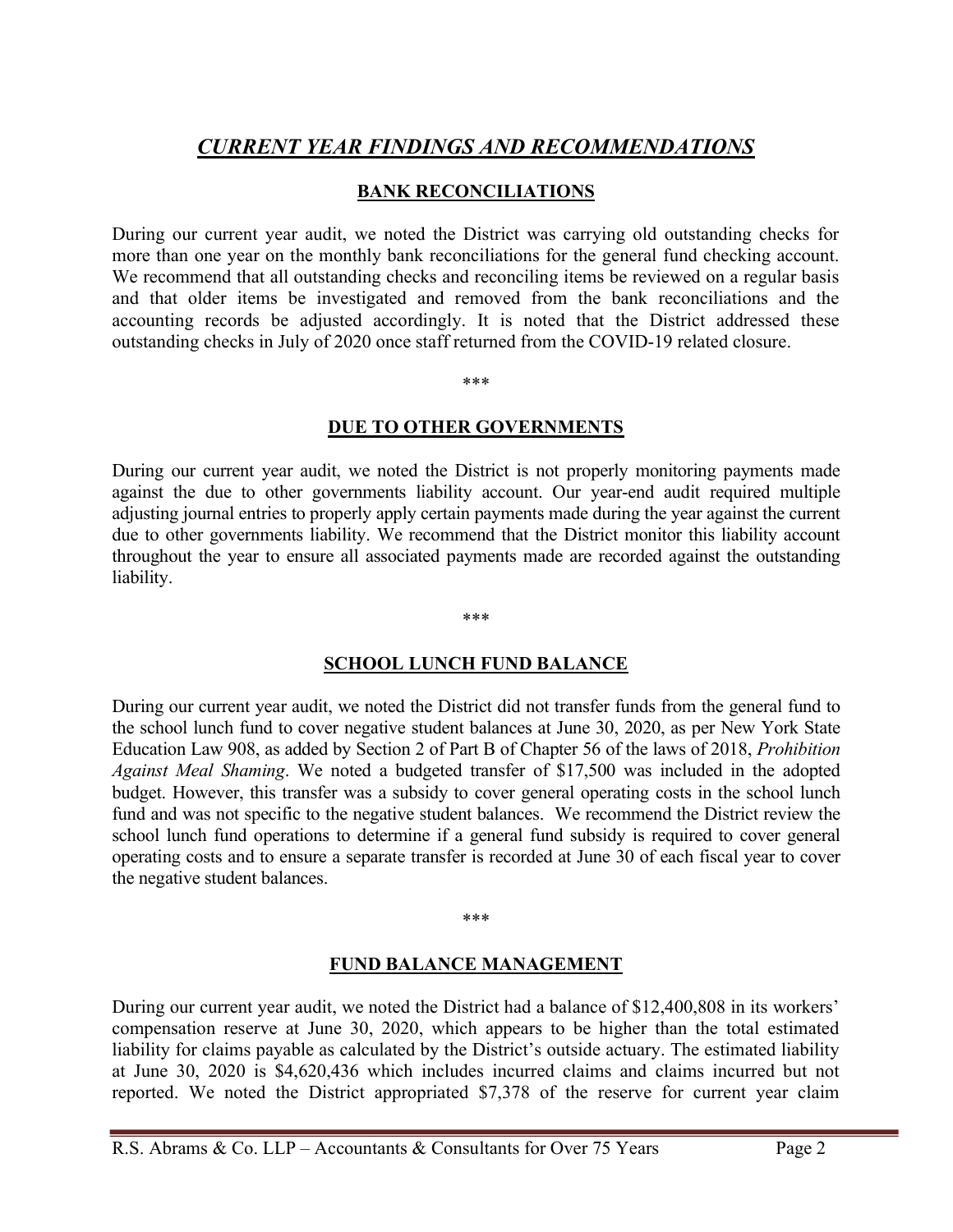payments. We recommended the District review the reserve balance for reasonableness and continue to utilize the reserve for future claim expenses in order to lower the balance to a reasonable level in relation to their estimated liability.

#### \*\*\*

#### EXTRACLASSROOM ACCOUNTS

The District had established extra classroom activity accounts to maintain student activities and funds. The New York Education Department had published guidelines governing the proper procedures and policies governing the extra classroom accounts and transactions.

During our current year audit of the District's extra classroom activity accounts, we noted the following:

 One out of twenty-five cash receipts tested contained insufficient supporting documentation to corroborate a large cash receipt. In addition, we noted an eighteenday time lag from when cash was collected to when it was deposited.

We understand that the District provides annual District-wide training to all extra classroom treasurers and advisors. However, we recommend the District continue to provide these trainings and continue to monitor the extra classroom activities to ensure all treasurers and advisors are aware of and apply the proper procedures required by the State Education Department.

#### \*\*\*

### STATUS OF PRIOR YEAR RECOMMENDATIONS

### BANK RECONCILIATIONS

- FINDING: During our prior year audit, we noted the District was carrying old outstanding checks for more than one year on the monthly bank reconciliations for the general fund checking account, the capital fund checking account, and the trust and agency fund checking account. We recommended that all outstanding checks and reconciling items be reviewed on a regular basis and that older items are investigated and removed from the bank reconciliations and the accounting records are adjusted accordingly.
- STATUS: Partially Implemented. See current year findings.

\*\*\*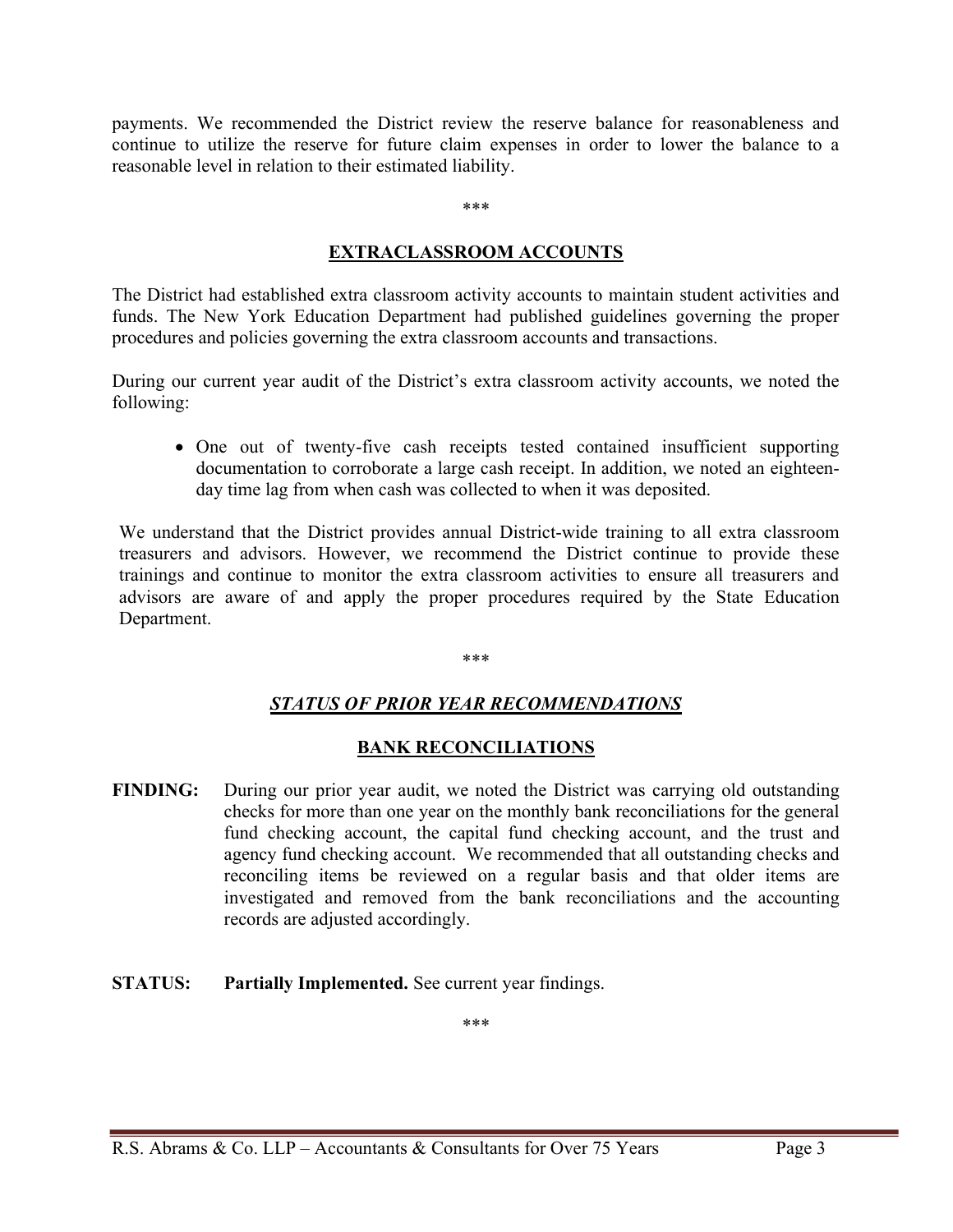## SCHOOL LUNCH FUND BALANCE

- FINDING: During our prior year audit, we noted the school lunch fund balance exceeded the three-month average expenditure level allowable by federal regulations 7CFR Part 210.14(b) by \$142,754. It is noted that the District did have an approved multi-year plan in place to utilize the excess fund balance which began in the 2018-19 year. We recommended the District continue to monitor this multi-year plan in order to take the necessary steps to utilize the excess portion of this fund balance in the school lunch operations.
- STATUS: Implemented.

#### \*\*\*

#### FUND BALANCE MANAGEMENT

- FINDING: During our prior year audit, we noted the District had a balance of \$12,325,436 in its workers' compensation reserve at June 30, 2019, which appeared to be higher than the total estimated liability for claims payable as calculated by the District's outside actuary. The estimated liability at June 30, 2019 was \$6,028,325 which includes incurred claims and claims incurred but not reported. We noted the District appropriated \$191,337 of the reserve for current year claim payments. We recommended the District review the reserve balance for reasonableness and continue to utilize the reserve for future claim expenses in order to lower the balance to a reasonable level in relation to their estimated liability.
- STATUS: Not Implemented.

\*\*\*

# **DUE TO OTHER GOVERNMENTS**

- FINDING: During our prior year audit, we noted the District does not maintain a current up to date listing of all out of district tuition and health services payables by year and school district to assist in monitoring amounts due to other districts for these services. We recommended the District establish procedures to properly monitor outstanding invoices and amounts owed to other school districts on a detailed enough level to identify the district, year, and outstanding amount associated to each year's payables.
- STATUS: Partially Implemented. See current year findings.

\*\*\*